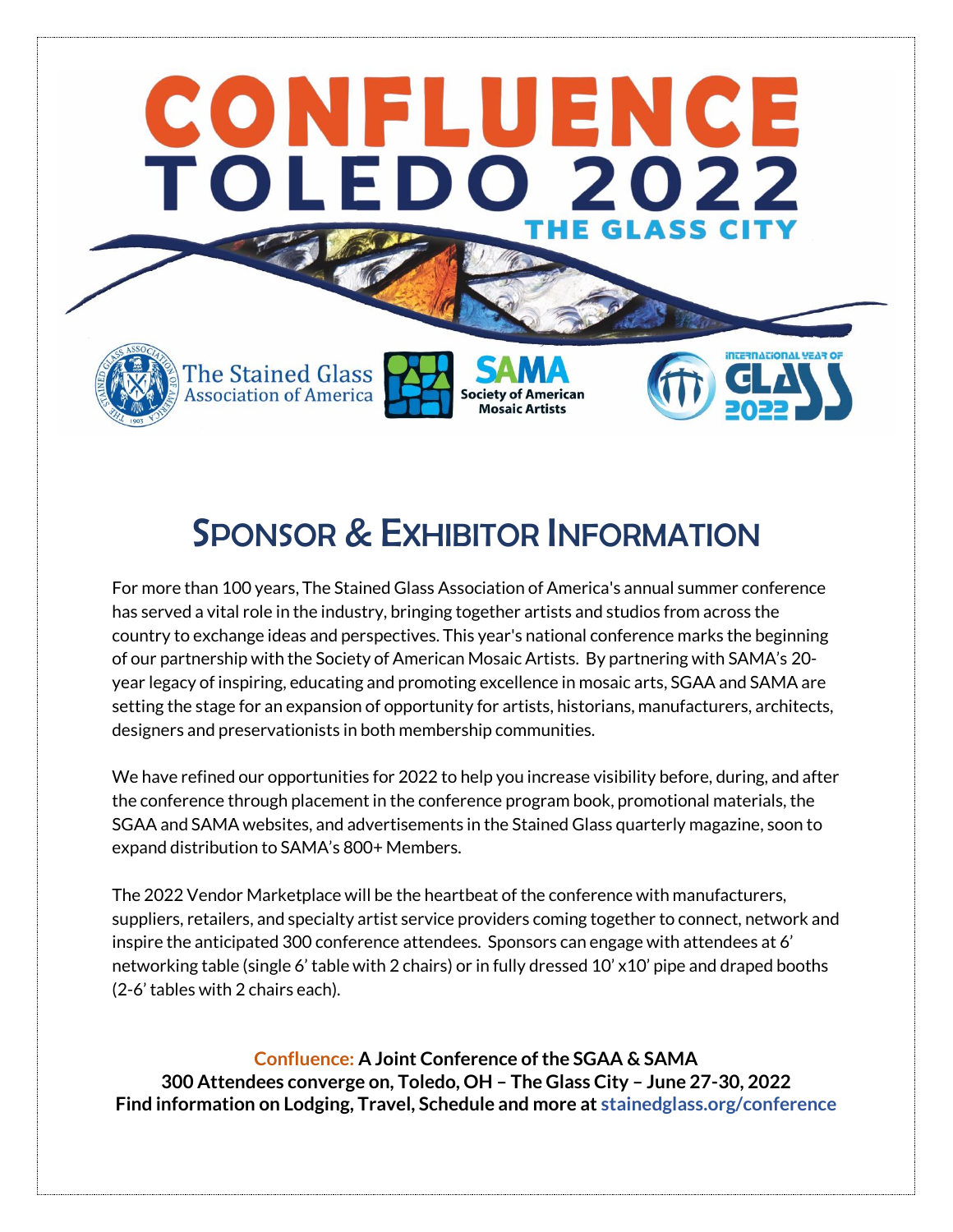### **CONFLUENCE | JUNE 27 – 30 2022**

SPONSOR & EXHIBITOR INFORMATION

### **Platinum Sponsor \$6,000**

- Choose one EXCLUSIVE Naming Opportunity (First Come First Serve) Company logo on the back of Conference T-shirt Company Logo on Conference Apron Company Logo on Conference Name Badge Neck Wallet Company Logo on Conference Swag Totebag
- Company logo and hyperlink on SGAA and SAMA websites
- Company logo on all printed and electronic media about the conference
- Press release to announce your support of the conference.
- Two complimentary registrations to the conference (\$550.00 value).
- One complimentary full-page ad in the Stained Glass Quarterly.
- 10'x20' booth at the Vendor Marketplace
- Full page ad in conference program and premier on-site sponsor recognition at the conference
- Opportunity to include company collateral in conference sponsor swag bag

### **Gold Sponsor \$3,000**

- Company logo and hyperlink on SGAA and SAMA websites
- Company logo on all printed and electronic media about the conference
- Two complimentary registrations to the conference (\$550.00 value).
- One complimentary half-page ad in the Stained Glass Quarterly
- 10'x10' booth at the Vendor Marketplace
- Half page ad in conference program and on-site sponsor recognition at the conference
- Opportunity to include company collateral in conference sponsor swag bag

### **Silver Sponsor \$1,200**

- Company logo on SGAA website
- One complimentary 1 / 4 page ad in the Stained Glass Quarterly.
- One complimentary registration to the conference (\$275.00 value).
- 6' Networking Table at the Vendor Marketplace
- Quarter page ad in conference program and on-site recognition at the conference
- Opportunity to include company collateral in conference sponsor swag bag

### **Bronze Sponsor \$ 750**

- Company name listed on SGAA and SAMA websites
- Quarter page ad in conference program and on-site recognition at the conference
- One complimentary registration to the conference (\$275.00 value).
- 6' Networking Table at the Vendor Marketplace
- Opportunity to include company collateral in conference sponsor swag bag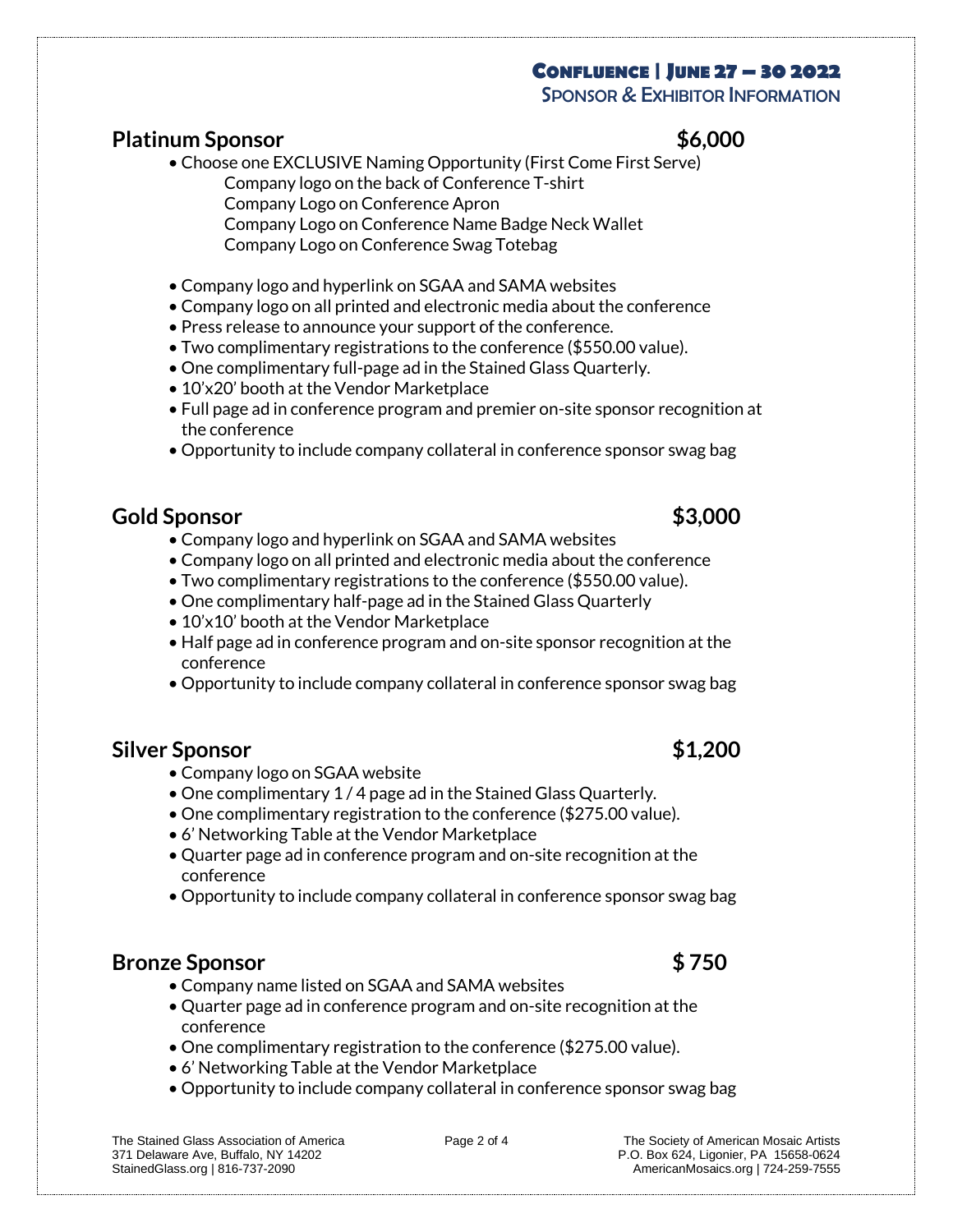### **CONFLUENCE | JUNE 27 – 30 2022**

SPONSOR & EXHIBITOR INFORMATION

### **Patron \$275**

- Company name recognition in the conference program
- Opportunity to include company collateral in conference sponsor swag bag

### **Vendor Marketplace Only**

Vendors may purchase a booth separately that will not include sponsor acknowledgments or complimentary ads or registrations.

\$800: 10'x20' Booth (2-6' tables with 2 chairs each)

\$475: 10'x10' Booth (2-6' tables with 2 chairs each)

Note: due to limited space, a 10'x20' booth is the maximum available per company. 6' Networking Tables are reserved for Bronze Sponsors or higher.

For questions and more information on sponsorship for the conference, please contact Victoria Godfrey[, victoria@stainedglass.org](mailto:victoria@stainedglass.org) or Dawnmarie Zimmerman[, dawnmarie@americanmosaics.org](mailto:dawnmarie@americanmosaics.org)



*The Stained Glass Association of America (SGAA) is a professional trade association whose membership consists of the finest architectural, stained, and decorative art glass artists and studios in the United States and around the world. At our heart, the SGAA is an energetic community of studios and individuals that love stained glass. We are advocates and ambassadors, professionals and aficionados. For more information visit stainedglass.org.* 

*The Society of American Mosaic Artists (SAMA) champions mosaic arts regionally, nationally and internationally as a non-profit organization dedicated to educating, inspiring, and promoting excellence in mosaic arts. For more information visit americanmosaics.org.* 

The Stained Glass Association of America **Page 3 of 4** The Society of American Mosaic Artists<br>371 Delaware Ave, Buffalo, NY 14202 **P.O. Box 624, Ligonier, PA** 15658-0624 StainedGlass.org | 816-737-2090 **AmericanMosaics.org | 724-259-7555** 

P.O. Box 624, Ligonier, PA 15658-0624